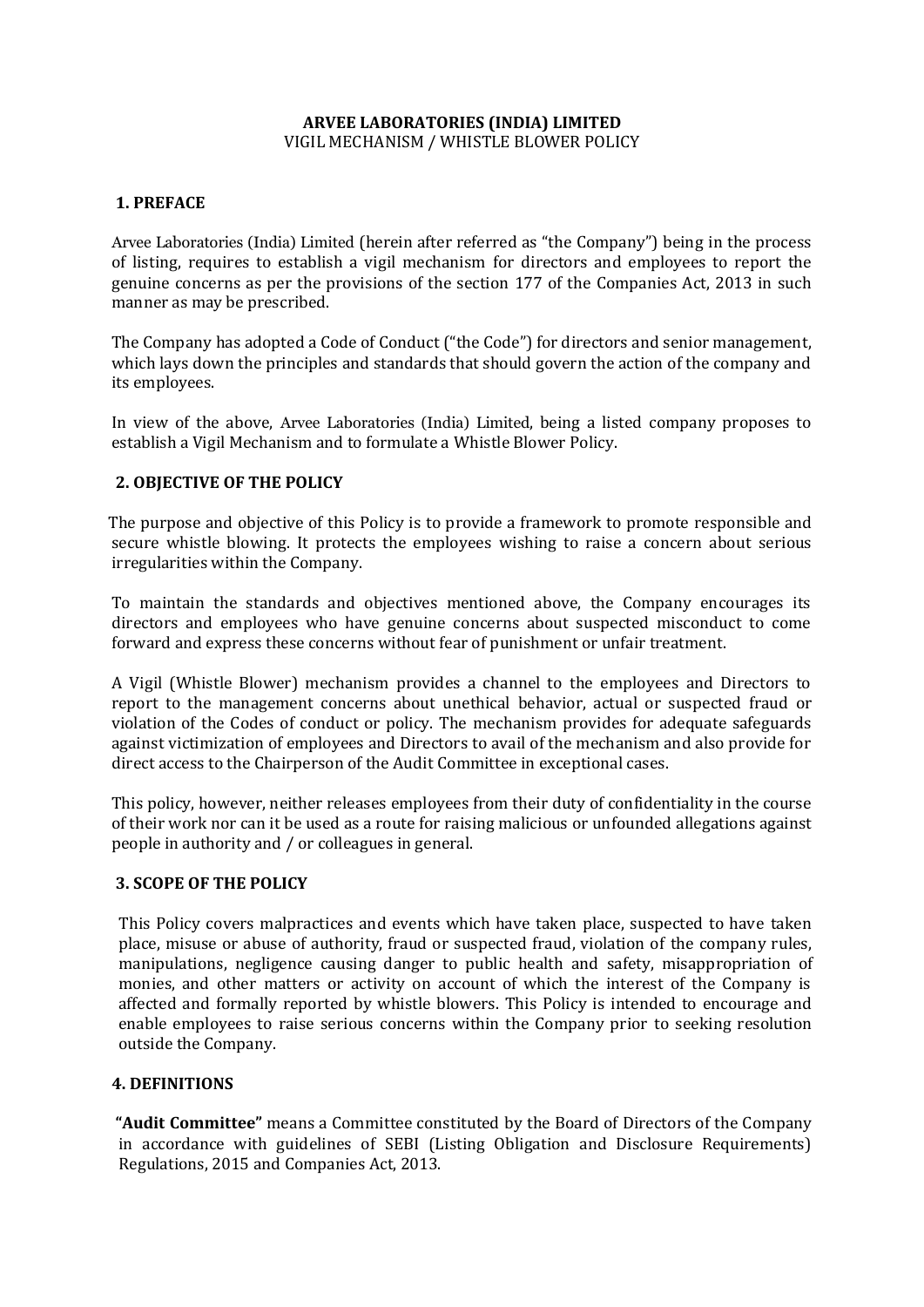**"Board"** means the Board of Directors of the Company.

**"Company"** means Arvee Laboratories (India) Limited and all its offices.

**"Code"** means Code of Conduct for Directors and Senior Management adopted by Arvee Laboratories (India) Limited.

**"Employee"** means all the present employees and Directors of the Company (Whether working in India or abroad).

**"Protected Disclosure"** means any communication in good faith that discloses or demonstrates information that may evidence unethical or improper activity.

**"Subject"** means a person or group of persons against or in relation to whom a Protected Disclosure is made or evidence gathered during the course of an investigation.

**"Vigilance and Ethics Officer"** means an officer appointed to receive protected disclosures from whistle blowers, maintaining records thereof, placing the same before the Audit Committee for its disposal and informing the Whistle Blower the result thereof.

**"Whistle Blower"** is an employee or group of employees who make a Protected Disclosure under this Policy and also referred in this policy as complainant.

### **5. REPORTING OF PROTECTED DISCLOSURES**

All employees of the company are eligible to make protected disclosures under the policy in relation to matters concerning the company. The Company does not tolerate any malpractice, impropriety, statutory non-compliance or wrongdoing. This Policy ensures that employees are empowered to pro-actively bring to light such instances without fear of reprisal, discrimination or adverse employment consequences.

This Policy is not, however, intended to question financial or business decisions taken by the Company that are not Protected Disclosures nor should it be used as a means to reconsider any matters which have already been addressed pursuant to disciplinary or other internal procedures of the Company. This policy shall not be used:

i. For raising grievances related to employees' own career / other personal grievances.

ii. For raising grievances related to career of other employees / colleagues.

iii. Grievances arising out of the policies / procedures of the Company and any decision taken by the superior / management in this respect.

iv. Grievances related to such other similar issues like (i), (ii) and (iii) hereinabove.

All Protected Disclosures should be reported in writing by the Whistle Blower as soon as possible after the Whistle Blower becomes aware of the same so as to ensure a clear understanding of the issues raised.

Employees can lodge a Protected Disclosure in one of the following ways:

I. By sending an email to shalin.patel@arveelabs.com with the subject "Protected Disclosure under the Whistle Blower Policy".

II. By sending letter in a closed and secured envelop and super scribed as "Protected Disclosure under the Whistle Blower Policy" to the Vigilance and Ethics Officer (as notified from time to time). Letter should either be typed or written in a legible handwriting in English or Hindi.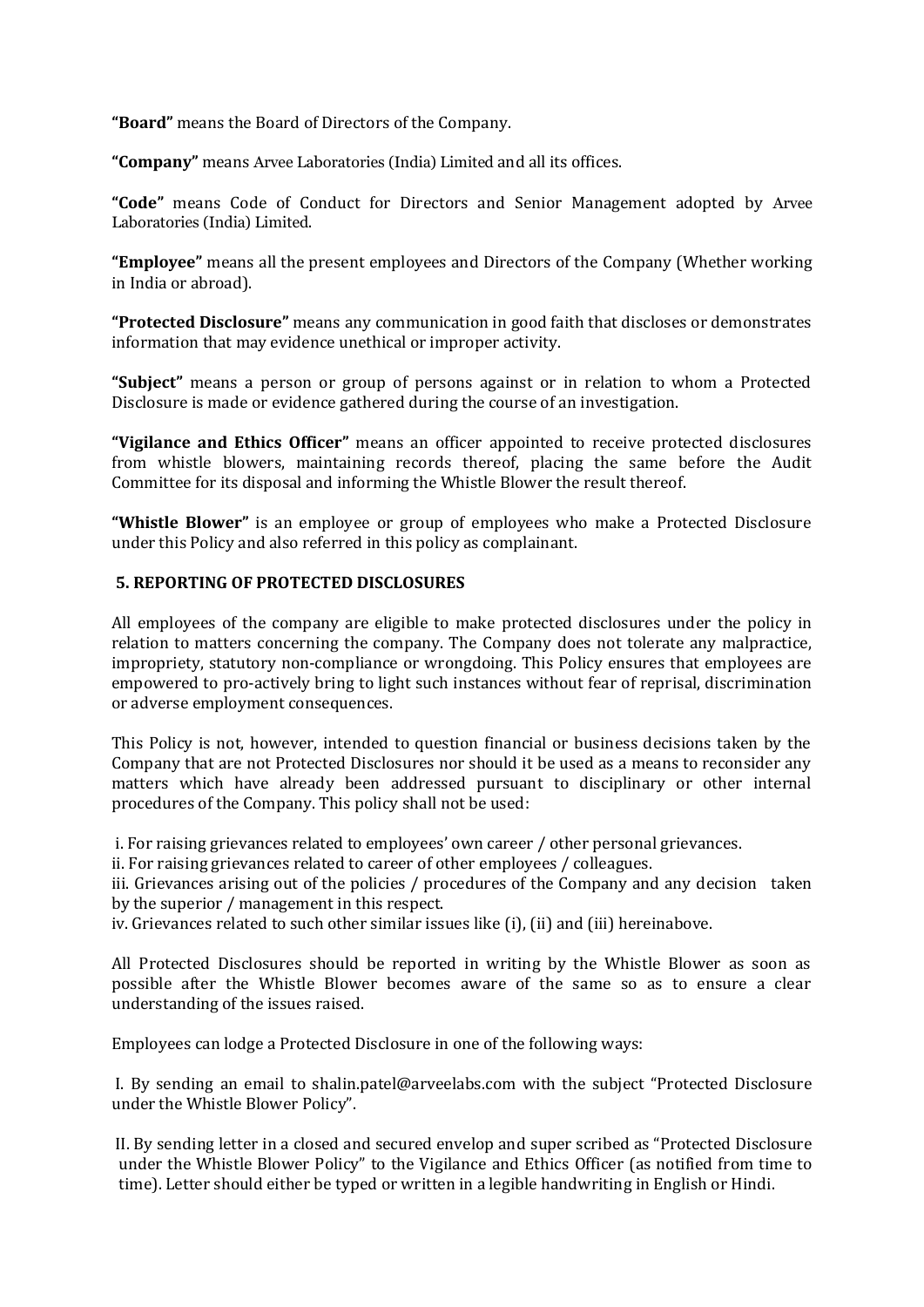All Protected Disclosures should be addressed to the Vigilance and Ethics Officer of the Company or to the Chairman of the Audit Committee in exceptional cases.

The contact details of the Vigilance and Ethics Officer are as under:-

#### **Name and Address –**

Ms. Neelam Dilip Chotrani Company Secretary & Compliance Officer Email Id**:** cs@arveelabs.com Address: Arvee Laboratories (India) Limited 49/3-B, Shyamal Row Houses 100 Feet Road, Near Sanjay Tower Satelitte Ahmedabad- 380015 Gujrat

In order to protect identity of the complainant, the Vigilance and Ethics Officer will not issue any acknowledgement to the complainants and they are advised not to write their name / address on the envelope nor enter into any further correspondence with the Vigilance and Ethics Officer. The Vigilance and Ethics Officer shall assure that in case any further clarification is required he will get in touch with the complainant.

Anonymous / Pseudonymous disclosure shall not be entertained by the Vigilance and Ethics Officer. While this Policy is intended to protect genuine Whistle Blowers from any unfair treatment as a result of their disclosure, misuse of this protection by making frivolous and bogus complaints with mala fide intentions is strictly prohibited. An employee who makes complaints with mala fide intentions and which is subsequently found to be false will be subject to strict disciplinary action.

The Whistle blower's role is that of a reporting party. Whistle blowers are not investigators or finders of facts; neither can they determine the appropriate corrective or remedial action that may be warranted.

All Protected Disclosures should be addressed to the Vigilance and Ethics Officer of the Company or to the Chairman of the Audit Committee in exceptional cases.

Protected Disclosure against the Vigilance and Ethics Officer should be addressed to the Chairman of the Audit Committee.

Although a Whistle blower is not required to furnish any more information than what he/she wishes to disclose, it is essential for the Company to have all critical information in order to enable the Company to effectively evaluate and investigate the complaint. It is difficult for the Company to proceed with an investigation on a complaint, which does not contain all the critical information such as the specific charge. The complaint or disclosure must therefore provide as much detail and be as specific as possible in order to facilitate the investigation.

To the extent possible, the complaint or disclosure must include the following:

- 1. The employee, and/or outside party or parties involved;
- 2. The sector of the Company where it happened (Location, Department, office);
- 3. When did it happen: a date or a period or time;
- 4. Type of concern (what happened);
- a) Financial reporting;
- b) Legal matter;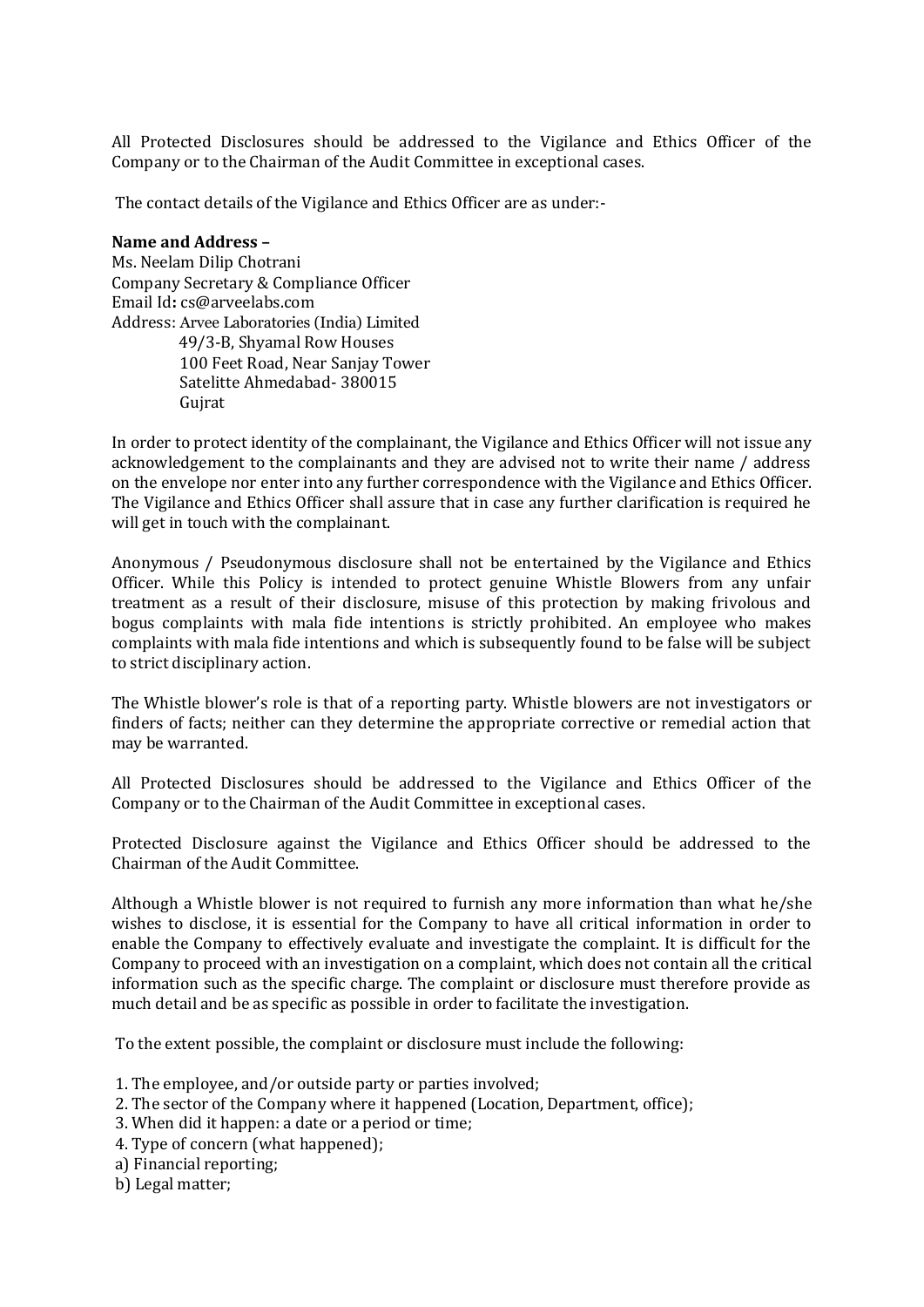c) Management action;

- d) Employee misconduct; and/or
- e) Health & safety and environmental issues.
- 5. Submit proof or identify where proof can be found, if possible;
- 6. Who to contact for more information, if possible; and/or
- 7. Prior efforts to address the problem, if any.

### **6. RECEIPT, INVESTIGATION AND DISPOSAL OF PROTECTED DISCLOSURES**

On receipt of the Protected Disclosure the Vigilance and Ethics Officer / the Chairman of the Audit Committee, as the case may be, shall make a record of the Protected Disclosure and also ascertain from the complainant whether he was the person who made the protected disclosure or not. He shall also carry out initial investigation either himself or by involving any other Officer of the Company before referring the matter to the Audit Committee of the Company for further appropriate investigation and needful action. The record will include:

a. Brief facts;

b. Whether the same Protected Disclosure was raised previously by anyone on the subject, and if so, the outcome thereof;

c. Details of actions taken by the Vigilance and Ethics Officer / the Chairman of the Audit Committee processing the complaint

d. Findings and recommendations.

The Audit Committee, if deems fit, may call for further information or particulars from complainant.

#### **Investigation**

The decision to conduct an investigation is by itself not an accusation and is to be treated as a neutral fact finding process. Subject(s) will normally be informed in writing of the allegations at the outset of a formal investigation and have opportunities for providing their inputs during the investigation. He shall have a duty to co-operate with the Audit Committee or any of the Officers appointed by it in this regard and shall be subject to strict disciplinary action up to and including immediate dismissal, if they fail to cooperate in an investigation, or deliberately provide false information during an investigation.

Subject(s) have a right to consult with a person or persons of their choice, other than the Vigilance and Ethics Officer / Investigators and/or members of the Audit Committee and/or the Whistle Blower. He has a responsibility not to interfere with the investigation. Evidence shall not be withheld, destroyed or tampered with and witness shall not be influenced, coached, threatened or intimidated by him.

Unless there are compelling reasons not to do so, he will be given the opportunity to respond to material findings contained in the investigation report. No allegation of wrong doing against him shall be considered as maintainable unless there is good evidence in support of the allegation. He has a right to be informed of the outcome of the investigations. If allegations are not sustained, he should be consulted as to whether public disclosure of the investigation results would be in the best interest of him and the Company.

The investigation shall be completed normally within 90 days of the receipt of the protected disclosure and is extendable by such period as the Audit Committee deems fit.

All information disclosed during the course of the investigation will remain confidential, except as necessary or appropriate to conduct the investigation and take any remedial action, in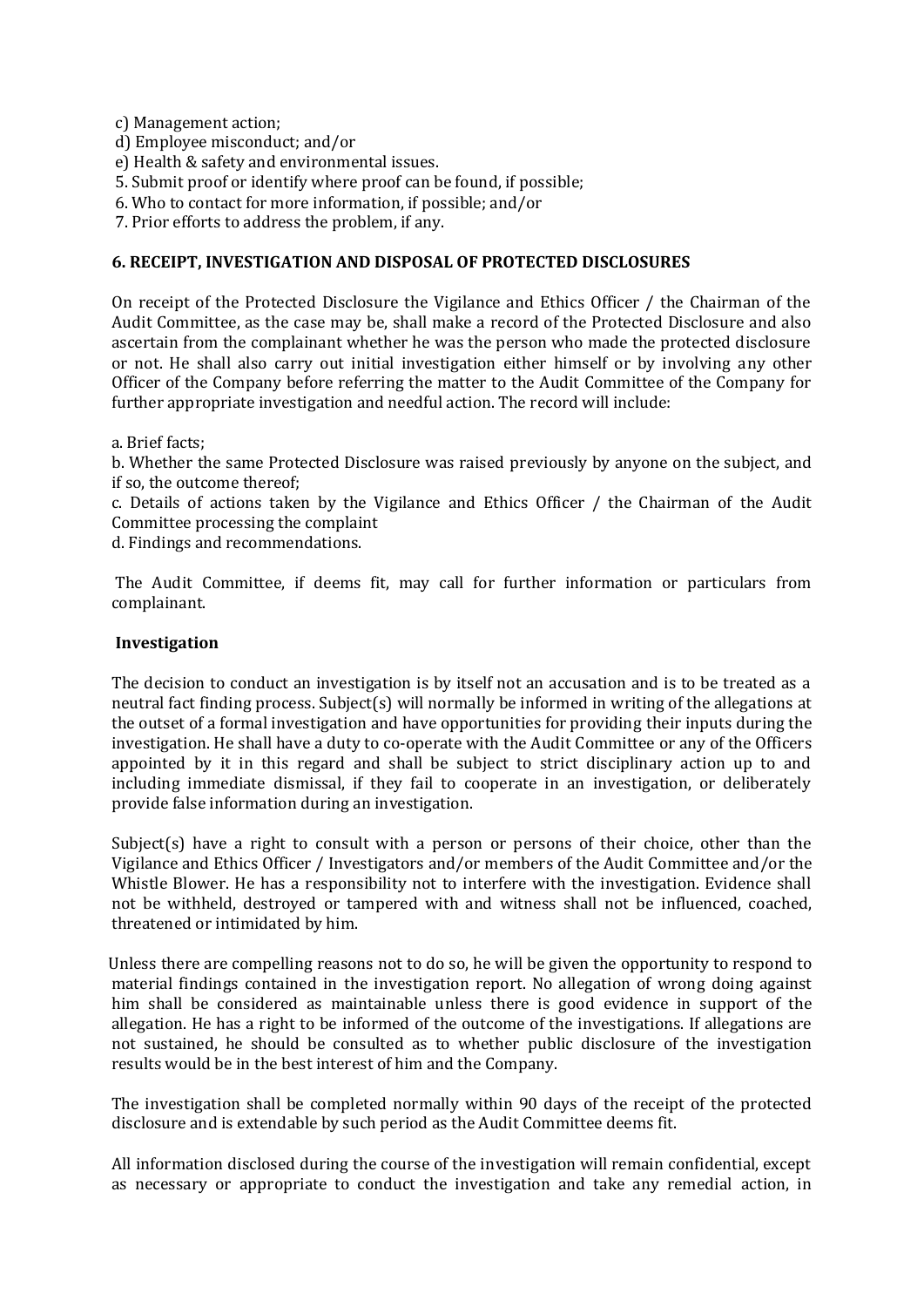accordance with any applicable laws and regulations. The Company reserves the right to refer any concerns or complaints regarding Protected Disclosure to appropriate external regulatory authorities.

# **Disposal**

If an investigation leads the Vigilance and Ethics Officer to conclude that an improper or unethical act has been committed, the Vigilance and Ethics Officer shall recommend to the management of the Company to take such disciplinary or corrective action commensurate with the severity of the offence, as he may deem fit. The company may also take reasonable and necessary measures to prevent any further violations which may have resulted in a complaint being made. It is clarified that any disciplinary or corrective action initiated against the Subject as a result of the findings of an investigation pursuant to this Policy shall adhere to the applicable personnel or staff conduct and disciplinary procedures.

The Vigilance and Ethics Officer shall submit a report to the Chairman of the Audit Committee on a regular basis about all Protected Disclosures referred to him/her since the last report together with the results of investigations, if any.

A complainant who makes false allegations of unethical & improper practices or about alleged wrongful conduct of the Subject to the Vigilance and Ethics Officer or The Chairman or Chairman of the Audit Committee shall be subject to appropriate disciplinary action in accordance with the rules, procedures and policies of the Company.

# **7. PROTECTION**

No Personnel who, in good faith, makes a disclosure or lodges a complaint in accordance with this Policy shall suffer reprisal, discrimination or adverse employment consequences. Accordingly, the Company prohibits discrimination, retaliation or harassment of any kind against a Whistle blower, who based on his/her reasonable belief that one or more Protected Disclosure has occurred or are, occurring, reports that information. Any employee, who retaliates against a Whistle blower who has raised a Protected Disclosure or Complaint in good faith, will be subject to strict disciplinary action up to and including immediate termination of employment or termination of his/her relationship with the Company.

If any employee, who makes a disclosure in good faith, believes that he/she is being subjected to discrimination, retaliation or harassment for having made a report under this Policy, he/she must immediately report those facts to his/her supervisor, manager or point of contact. If, for any reason, he/she do not feel comfortable discussing the matter with these persons, he/she should bring the matter to the attention of the Vigilance and Ethic Officer or The Chairman of the Audit Committee in exceptional cases. It is imperative that such employee brings the matter to the Company's attention promptly so that any concern of reprisal, discrimination or adverse employment consequences can be investigated and addressed promptly and appropriately.

A Whistle Blower, who report any violation of the above clause to the Vigilance and Ethic Officer or the Chairman of the Audit Committee, who shall investigate into the same and recommend suitable action to the management.

The company will take steps to minimize difficulties, which the Whistle Blower may experience as a result of making the Protected Disclosure. The identity of the Whistle Blower shall be kept confidential to the extent possible and permitted under law. Any other Employee assisting in the said investigation shall also be protected to the same extent as the Whistle Blower.

The Whistle Blower shall have right to access Chairman of the Audit Committee directly in